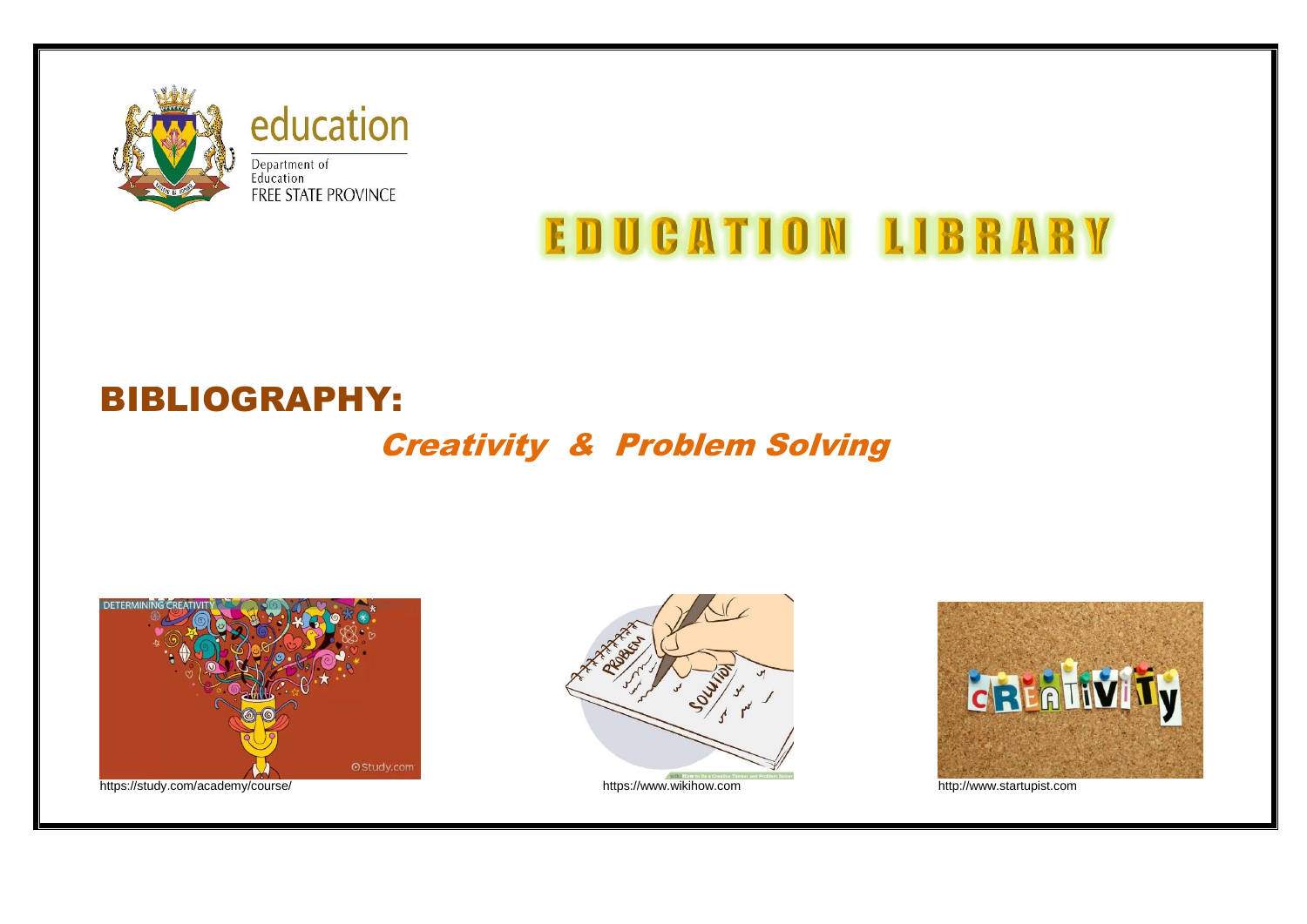### **I N T R O D U C T I O N**

 Resources in the bibliography may be **borrowed** from the Education Library, by quoting the **name of the bibliography** (*Creativity & Problem Solving)* and **item(s) number** (as found in the first column).

 **Photocopies** of magazine or internet articles are obtainable by quoting the **name of the bibliography** (*Creativity & Problem Solving*) and **item(s) number** (as found in the first column) and the **title of the item**.



Education Library Ground Floor Private Bag X20565 Syfrets Building 9300 Bloemfontein

### **Postal Address: Physical Address:**

The Librarian **Education Library** Education Library Bloemfontein 65 Charlotte Maxeke Street

> **Tel:** 051-404-8467 **Fax:** 086-615-2502 **Email:** [E.Mostert@fseducation.gov.za](mailto:E.Mostert@fseducation.gov.za)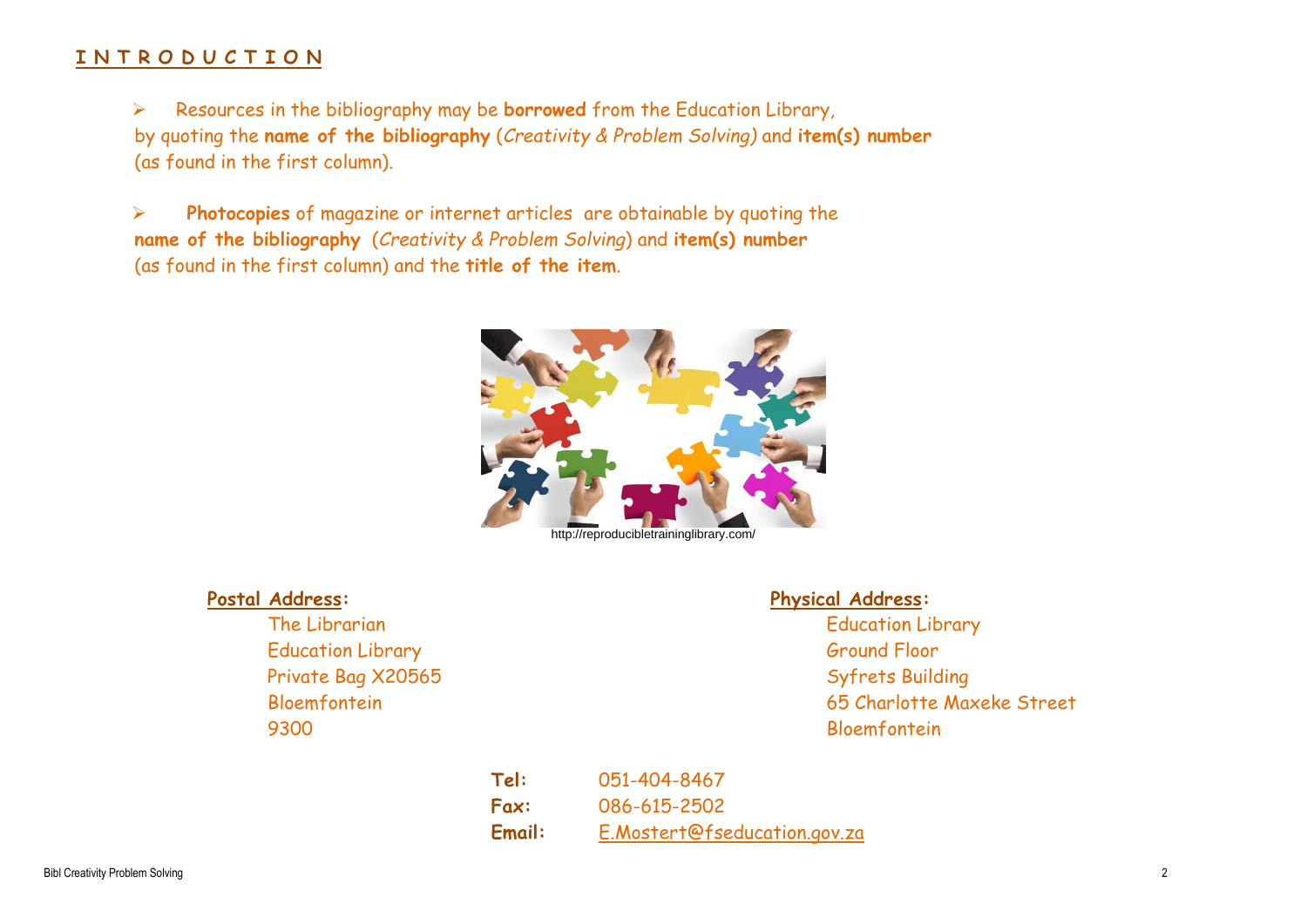

## BOOKS AND AUDIO-VISUAL

https://www.executiveshowcase.com/creative-problem-solving.html

| <b>NR</b>      | <b>AUTHOR</b><br><b>TITLE</b> |                                                                                | <b>DATE</b> | <b>CALL NR</b> |
|----------------|-------------------------------|--------------------------------------------------------------------------------|-------------|----------------|
| $\mathbf{1}$ . | <b>ISAKSEN, S</b>             | Frontiers of creativity research: beyond the basics                            | 1987        | 135.35 FRO     |
| 2.             | LEBOEUF, M                    | Creative thinking: how to generate ideas and turn them into successful reality | 1994        | 135.35 LEB     |
| 3.             | STEIN, M I                    | Making the point: anecdotes, poems & illustrations for the creative process    | 1984        | 135.35 STE     |
| 4.             | VAN VLIET, R                  | Kreatiwiteit - kan dit 'n verskil maak? : 'n wetenskaplike evaluering          | 1996        | 135.35 VANV    |
| 5.             | ADAUR, J                      | Art of creative thinking                                                       | 1990        | 153.35 ADA     |
| 6.             | ADAMS, JL                     | Conceptual blockbusting: a guide to better ideas                               | 1986        | 153.35 ADA     |
| 7.             | BODEN, M                      | Creative mind: myths and mechanisms                                            | 1992        | 153.35 BOD     |
| 8.             | CLARK, C                      | Brainstorming                                                                  | 1989        | 153.35 CLA     |
| 9.             | DE BONO, E                    | Use of lateral thinking                                                        | 1984        | 153.35 DEB     |
| 10.            | DE BONO, E                    | Lateral thinking                                                               | 1986        | 153.35 DEB     |
| 11.            | DE BONO, E                    | Lateral thinking: a textbook of creativity                                     | 1970        | 153.35 DEB     |
| 12.            | DE BONO, E                    | Serious creativity                                                             | 1993        | 153.35 DEB     |
| 13.            | DU RAND, J                    | Creative problem solving                                                       | 1992        | 153.35 DUR     |
| 14.            | ELLIS, JL                     | Creative problem solving techniques                                            | 1987        | 153.35 ELL     |
| 15.            | ELWELL, P A                   | Creative problem solving for teens                                             | 1990        | 153.35 ELW     |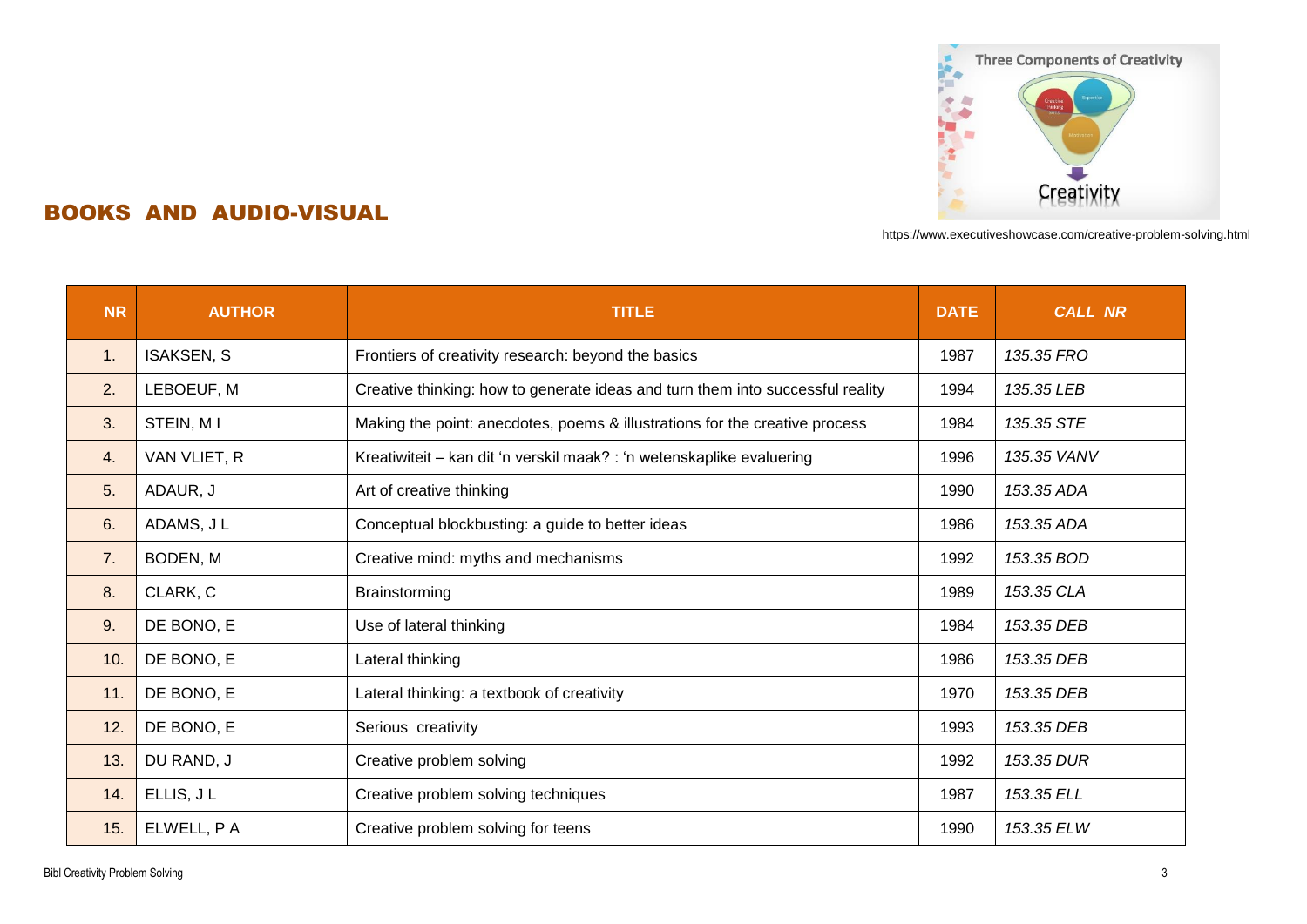| <b>NR</b> | <b>AUTHOR</b>       | <b>TITLE</b>                                                                                                    |       | <b>CALL NR</b>   |
|-----------|---------------------|-----------------------------------------------------------------------------------------------------------------|-------|------------------|
| 16.       | EVANS, P            | Keys to creativity                                                                                              | 1988  | 153.35 EVA       |
| 17.       | FIRESTIEN, RL       | Why didn't I think of that? : a personal and professional guide to better ideas and<br>decision making: a fable | 1989  | 153.35 FIR       |
| 18.       | MULLER, P           | Kreatiwiteit: vra is verpligtend                                                                                | 1994  | 153.35 MUL       |
| 19.       | NEETHLING, K        | Kreatiwiteit laat jou wondere verrig                                                                            | 1992  | 153.35 NEE       |
| 20.       | NEETHLING, K        | Creative people can perform miracles                                                                            | 1993  | 153.35 NEE       |
| 21.       | CRABBE, A B         | New directions in creativity research                                                                           | 1984  | 153.35 NEW       |
| 22.       | OCHSE, R            | Before the gates of excellence: the determinants of creative genius                                             | 1993  | 153.35 OCH       |
| 23.       | PARNES, SJ          | Visionizing: state-of-the-art processes for encouraging innovative excellence                                   | 1992  | 153.35 PAR       |
| 24.       | STEIN, MI           | Stimulating creativity. Volume 1, Individual procedures                                                         | c1974 | 153.35 STE       |
| 25.       | STEIN, MI           | Stimulating creativity. Volume 2, group procedures                                                              | c1975 | 153.35 STE       |
| 26.       | TORRANCE, E P       | Creativity: just wanting to know                                                                                | 1994  | 153.35 TOR       |
| 27.       | TORRANCE, E P       | Search for Satori & creativity                                                                                  | c1979 | 153.35 TOR       |
| 28.       | VON OECH, R         | Whack on the side of the head: how to unlock your mind for innovation                                           | 1983  | 153.35 VONO      |
| 29.       | VON OECH, R         | Whack on the side of the head: how you can be more creative                                                     | 1990  | 153.35 VONO      |
| 30.       | WONDER, J           | Whole-brain thinking: working from both sides of the brain to achieve peak job<br>performance                   | 1991  | 153.350886 WON   |
| 31.       | DE BONO, E          | Lateral thinking for management                                                                                 | 1984  | 153.35088658 DEB |
| 32.       | <b>ISAKSEN, S G</b> | Creative problem solving: the basic course                                                                      | 1985  | 153.43 ISA       |
| 33.       | NEETHLING, K        | Kreatiewe deurbraak-program [VHS, 17+23+17+14 min]                                                              |       | 153.43 NEE       |
| 34.       | DE BONO, E          | Children solve problems                                                                                         | 1984  | 155.41343 DEB    |
| 35.       | McINTOSH, J E       | Creative problem solving: the educator's handbook for teaching effective<br>problem solving skills              |       | 370.1524 MACI    |
| 36.       | FORGAN, JW          | Teaching problem solving through children's literature                                                          | 2003  | 370.1524 FOR     |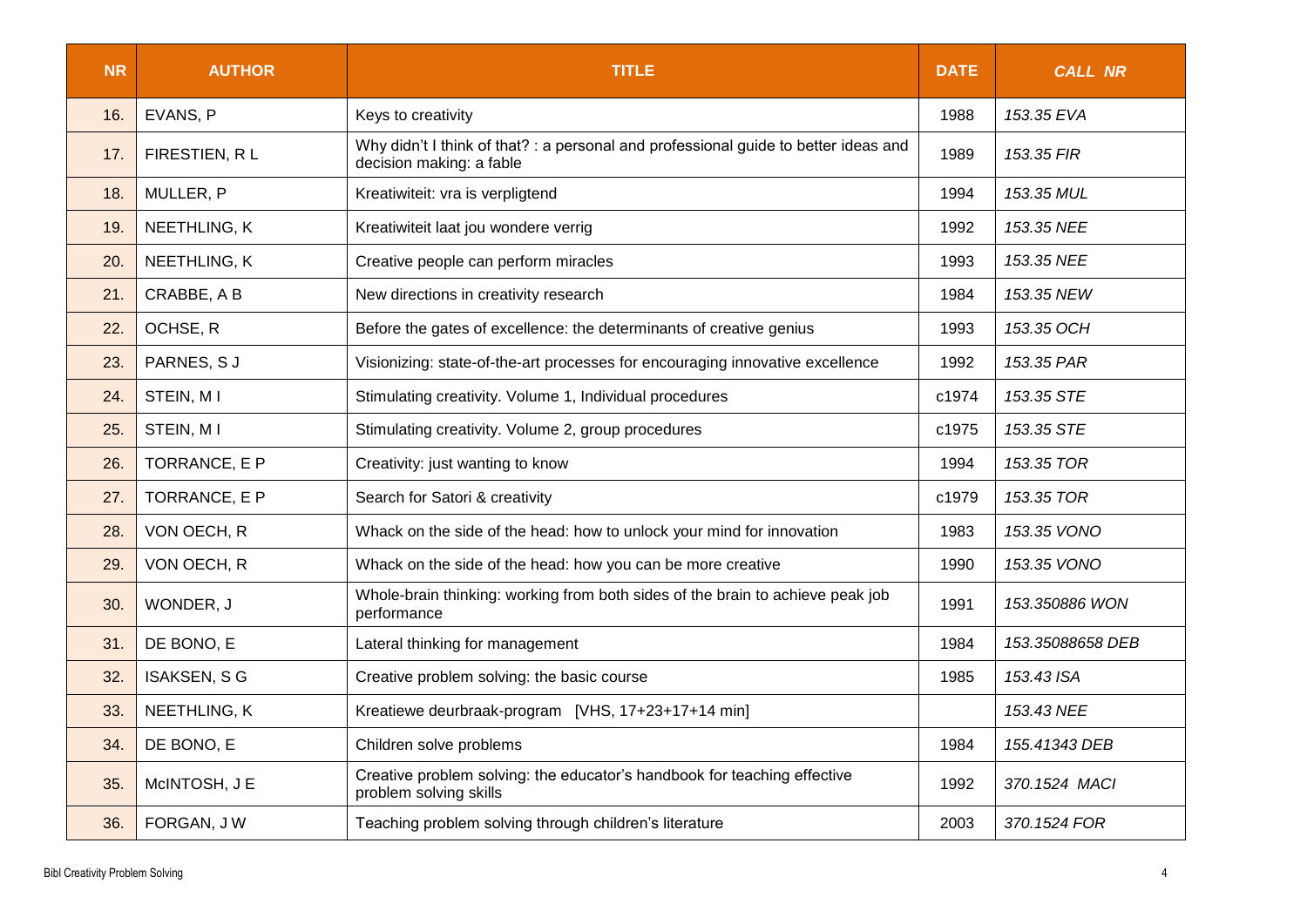| <b>NR</b> | <b>AUTHOR</b>     | <b>TITLE</b>                                                                                                                                         |      | <b>CALL NR</b> |
|-----------|-------------------|------------------------------------------------------------------------------------------------------------------------------------------------------|------|----------------|
| 37.       | SODEN, R          | Teaching problem solving in vocational education                                                                                                     | 1994 | 370.1524 SOD   |
| 38.       | <b>WALLACE, B</b> | Thinking skills and problem-solving: an inclusive approach: a practical guide for<br>teachers in primary schools                                     | 2004 | 370.1524 THI   |
| 39.       | COWLEY, S         | Letting the buggers be creative                                                                                                                      | 2005 | 370.157 COW    |
| 40.       | GOURLEY, TJ       | Problems! Problems! Problems! : discussions and activities designed to enhance<br>creativity                                                         | 1984 | 370.157 GOU    |
| 41.       | TREFFINGER, DJ    | Handbook of creative learning. Volume 1                                                                                                              | 1982 | 370.157 HAN    |
| 42.       | EGAN, K           | Imagination and education                                                                                                                            | 1988 | 370.157 IMA    |
| 43.       | KIRSCHENBAUM, R J | Understanding the creative activity of students: including an instructional manual<br>for the creative behaviour inventory                           | 1989 | 370.157 KIR    |
| 44.       | MENTZ, H          | Creativity [VHS, 20 min]                                                                                                                             |      | 370.157 MEN    |
| 45.       | MICKLUS, C S      | Odyssey of the mind: problems to develop creativity                                                                                                  | 1984 | 370.157 MIC    |
| 46.       | MYERS, R E        | Wondering: invitations to think about the future for primary grades                                                                                  | 1984 | 370.157 MYE    |
| 47.       | RENZULLI, M J     | New directions in creativity. Mark A                                                                                                                 | 1986 | 370.157 REN    |
| 48.       | RENZULLI, J S     | New directions in creativity. Mark 1                                                                                                                 | 1986 | 370.157 REN    |
| 49.       | RENZULLI, J S     | New directions in creativity. Mark 2                                                                                                                 | 1986 | 370.157 REN    |
| 50.       | RENZULLI, J S     | New directions in creativity. Mark 3                                                                                                                 | 1986 | 370.157 REN    |
| 51.       | SHALLCROSS, DJ    | Teaching creative behaviour: how to evoke creativity in children of all ages                                                                         | 1985 | 370.157 SHA    |
| 52.       | TORRANCE, E P     | Incubation model of teaching: getting beyond the Aha!                                                                                                | 1990 | 370.157 TOR    |
| 53.       | <b>WARREN, S</b>  | If I were a table: a guide to using creative thinking                                                                                                | 1987 | 370.157 WAR    |
| 54.       | <b>WARREN, S</b>  | If I were a road: a guide to using creative thinking                                                                                                 | 1987 | 370.157 WAR    |
| 55.       | <b>WARREN, S</b>  | Great bridge lowering: a guide to using creative thinking                                                                                            | 1987 | 370.157 WAR    |
| 56.       | BAGLEY, MT        | 200 ways of using imagery in the classroom                                                                                                           | 1987 | 371.3028 BAG   |
| 57.       | HAYNES, A         | 100 ideas for lesson planning: developing your own effective planning strategies<br>to creative suggestions for a wide range of classroom activities | 2007 | 371.3028 HAY   |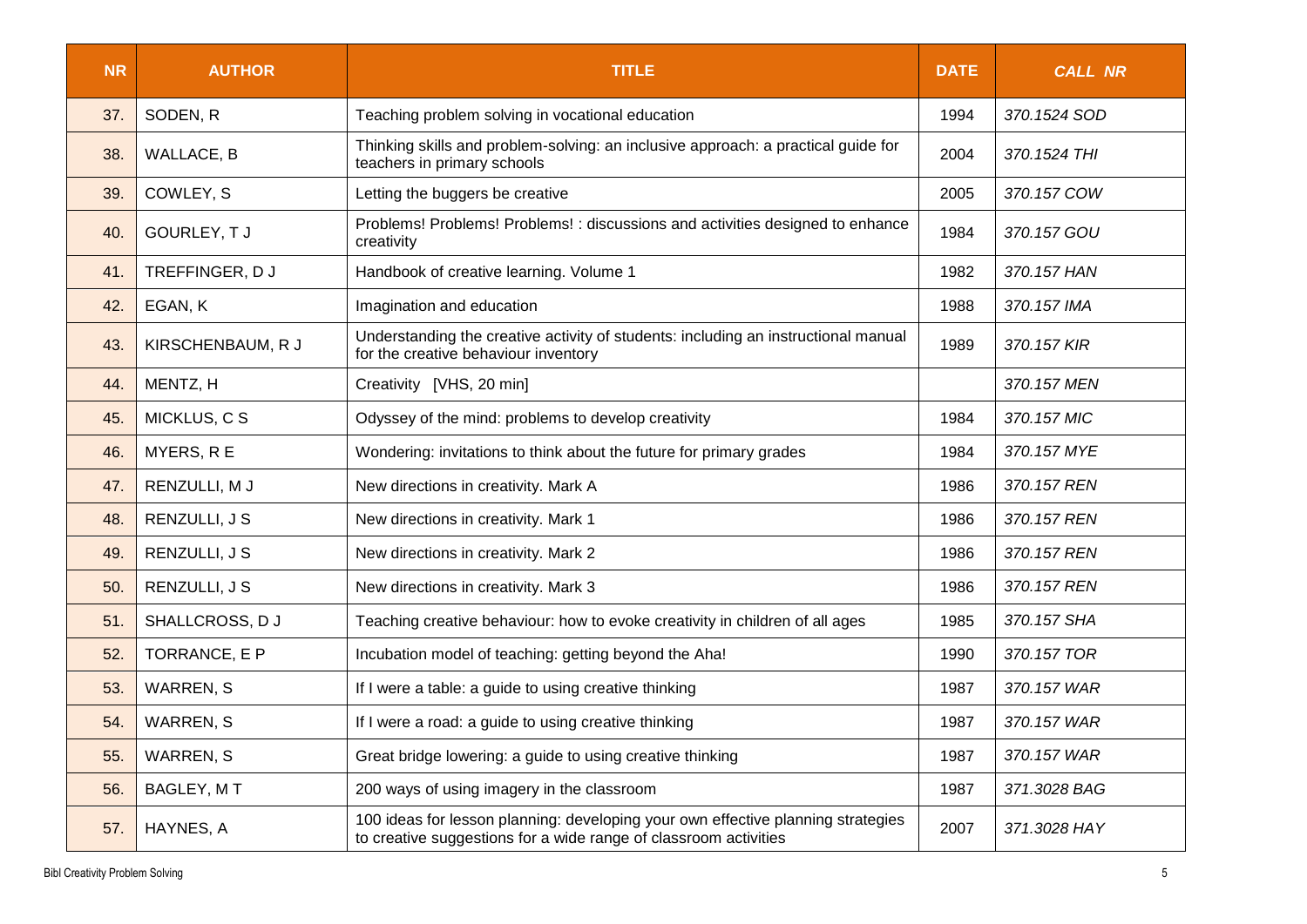| <b>NR</b> | <b>AUTHOR</b>  | <b>TITLE</b>                                                                                                         |       | <b>CALL NR</b> |
|-----------|----------------|----------------------------------------------------------------------------------------------------------------------|-------|----------------|
| 58.       | LEIGH, R       | Team building in outdoor education programme [DVD, 22 min + support notes]                                           |       | 371.384 LEI    |
| 59.       | MAPES, LR      | Funzles: everything you need to make and do skills-based puzzles                                                     | 1982  | 371.397 MAP    |
| 60.       | MEIROVITZ, M   | Brain muscles builders: games to increase your natural intelligence                                                  | 1983  | 371.397 MEI    |
| 61.       | POST, B        | Logic, anyone? : 165 brain-stretching logic problems                                                                 | 1982  | 371.397 POS    |
| 62.       | TAN, E         | Bright ideas: complete enrichment units from a gifted resource room                                                  | c1976 | 371.397 TAN    |
| 63.       | VILLALPANDO, E | <b>Simulations</b>                                                                                                   | 1982  | 371.397 VIL    |
| 64.       | FELDHUSEN, J F | Creative thinking and problem solving in gifted education                                                            | 1985  | 371.95 FEL     |
| 65.       | OLIVIER, A     | Creative gifted child: a manual for parents and teachers                                                             | 1985  | 371.95 OLI     |
| 66.       | OLIVIER, A     | Kreatief begaafde kind: 'n handleiding vir ouers en onderwysers                                                      | 1984  | 371.95 OLI     |
| 67.       | WETHERALL, C F | Gifted kids guide to creative thinking                                                                               | 1984  | 371.95 WET     |
| 68.       | BAYNE, M       | <b>Brain scratchers</b>                                                                                              | 1982  | 371.953 BAY    |
| 69.       | BEAR, G        | On the nose: fostering creativity, problem solving and social reasoning                                              | 1984  | 371.953 BEA    |
| 70.       | LABUDA, M      | Creative reading for gifted learners: design for excellence                                                          | 1988  | 371.953 CRE    |
| 71.       | DE BEER, J A   | Inventive: a series of enrichment programmes for standard 1 and 2 pupils                                             | 1985  | 371.953 INV    |
| 72.       | DE BEER, J A   | Inventor of the future: creativity and enrichment programmes for std 2 & 3                                           | 1987  | 371.953 INV    |
| 73.       | DE BEER, J A   | Inventor of the future: creativity and enrichment programmes for std 4 & 5                                           | 1987  | 371.953 INV    |
| 74.       | BRUCH, CB      | Faces and forms of creativity: proceedings of the first national conference on<br>creativity and the gifted/talented | 1981  | 371.953 NAT    |
| 75.       | VILLALPANDO, E | Synthesize                                                                                                           | 1982  | 371.953 VIL    |
| 76.       | VILLALPANDO, E | Analyse                                                                                                              | 1982  | 371.953 VIL    |
| 77.       | FRASIER, MM    | Dictionary of gifted, talented & creative education terms                                                            | 1982  | 371.95303 FRA  |
| 78.       | MOORE, G       | Problem solving through investigation. Book one<br>[RIC]                                                             | 1995  | 372.7044 MOO   |
| 79.       | MOORE, G       | Problem solving through investigation. Book two<br>[RIC]                                                             | 1995  | 372.7044 MOO   |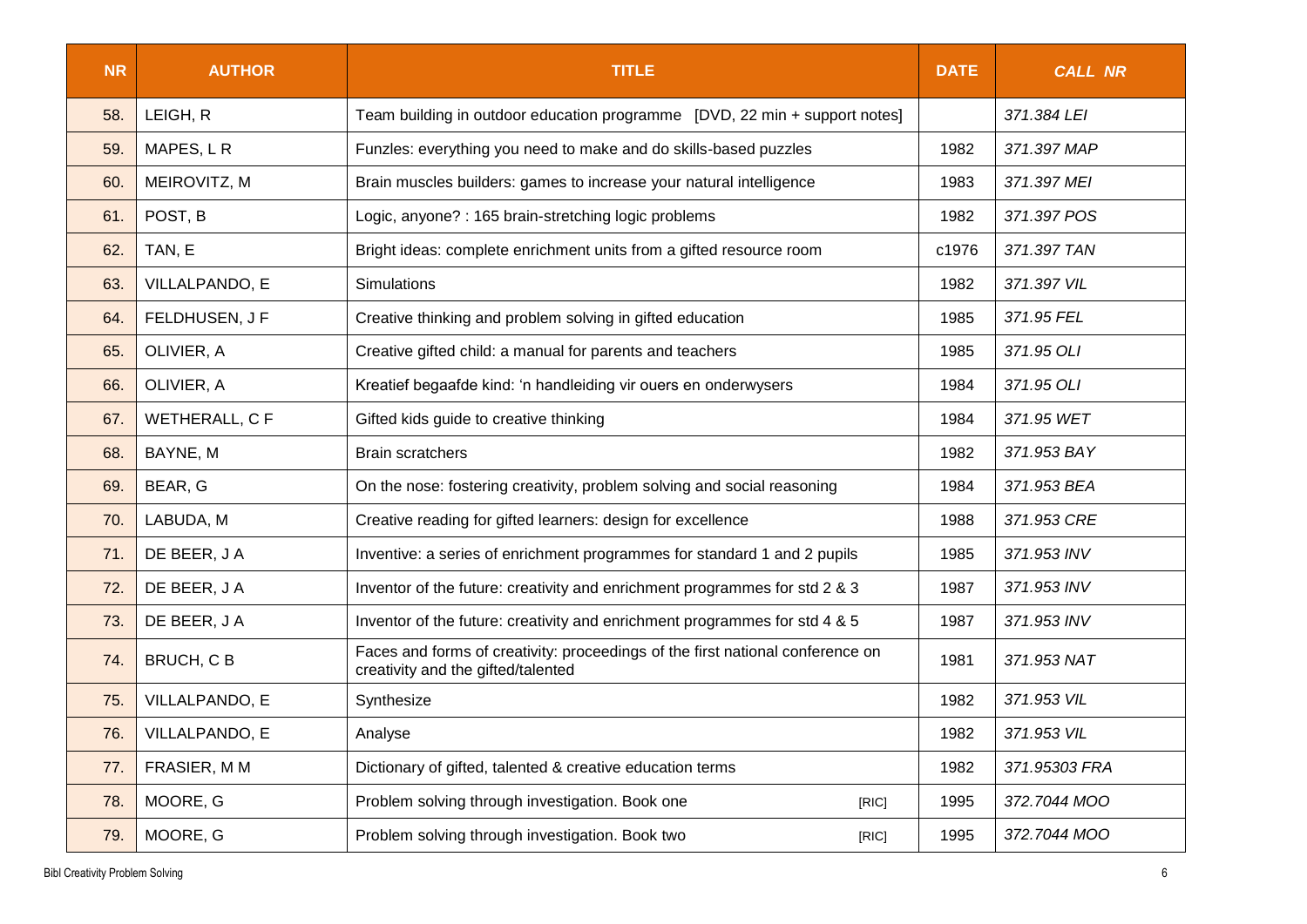| <b>NR</b> | <b>AUTHOR</b>                                                                                                              | <b>TITLE</b>                                                                | <b>DATE</b> | <b>CALL NR</b> |
|-----------|----------------------------------------------------------------------------------------------------------------------------|-----------------------------------------------------------------------------|-------------|----------------|
| 80.       | MOORE, G                                                                                                                   | Problem solving through investigation. Book three<br>[RIC]                  | 1995        | 372.7044 MOO   |
| 81.       | <b>ANON</b>                                                                                                                | Problem solving with mathematics. Series one, Lower primary<br>[RIC]        | 1992        | 372.7044 PRO   |
| 82.       | <b>ANON</b>                                                                                                                | Problem solving with mathematics. Series one, Middle primary<br>[RIC]       | 1992        | 372.7044 PRO   |
| 83.       | <b>ANON</b>                                                                                                                | Problem solving with mathematics. Series one, Upper primary<br>[RIC]        | 1992        | 372.7044 PRO   |
| 84.       | <b>ANON</b>                                                                                                                | Problem solving with mathematics. Series two, Lower primary<br>[RIC]        | 1994        | 372.7044 PRO   |
| 85.       | <b>ANON</b>                                                                                                                | Problem solving with mathematics. Series two, Upper primary<br>[RIC]        | 1994        | 372.7044 PRO   |
| 86.       | <b>BRIGGS, W</b>                                                                                                           | Ants, bikes & clocks: problem solving for undergraduates                    | 2005        | 510 BRI        |
| 87.       | WICKELGREN, W A                                                                                                            | How to solve problems: elements of a theory of problems and problem solving | c1994       | 510 WIC        |
| 88.       | EINON, D<br>Creative play: play with a purpose from birth to ten years                                                     |                                                                             | 1985        | 649.5 EIN      |
| 89.       | <b>ANON</b><br>Positive discipline [DVD, 22 min + CD-ROM]                                                                  |                                                                             |             | 658.314 POS    |
| 90.       | ASH, E                                                                                                                     | Using goals to grow [DVD, 10 min + support material]                        |             | 658.314 USI    |
| 91.       | ACKOFF, RL                                                                                                                 | Art of problem solving: accompanied by Ackoff's fables                      | c1978       | 658.403 ACK    |
| 92.       | AKEN, J E van                                                                                                              | Problem-solving in organizations                                            | 2007        | 658.403 AKE    |
| 93.       | ARNOLD, JD                                                                                                                 | Complete problem solver: a total system for competitive decision making     | 1992        | 658.403 ARN    |
| 94.       | FRANCIS, D<br>Effective problem solving: a structured approach                                                             |                                                                             | 1990        | 658.403 FRA    |
| 95.       | GRASLEY, R H<br>How can you survive a business crises? [VHS, 20 min]                                                       |                                                                             |             | 658.403 HOW    |
| 96.       | KIM, SH                                                                                                                    | Essence of creativity: a guide to tackling difficult problems               |             | 658.403 KIM    |
| 97.       | Systematic problems-solving and decision-making: rational methods for<br>POKRAS, S<br>problems-solving and decision-making |                                                                             | 1989        | 658.403 POK    |
| 98.       | WEISS, DH<br>Creative problem solving                                                                                      |                                                                             | 1988        | 658.403 WEI    |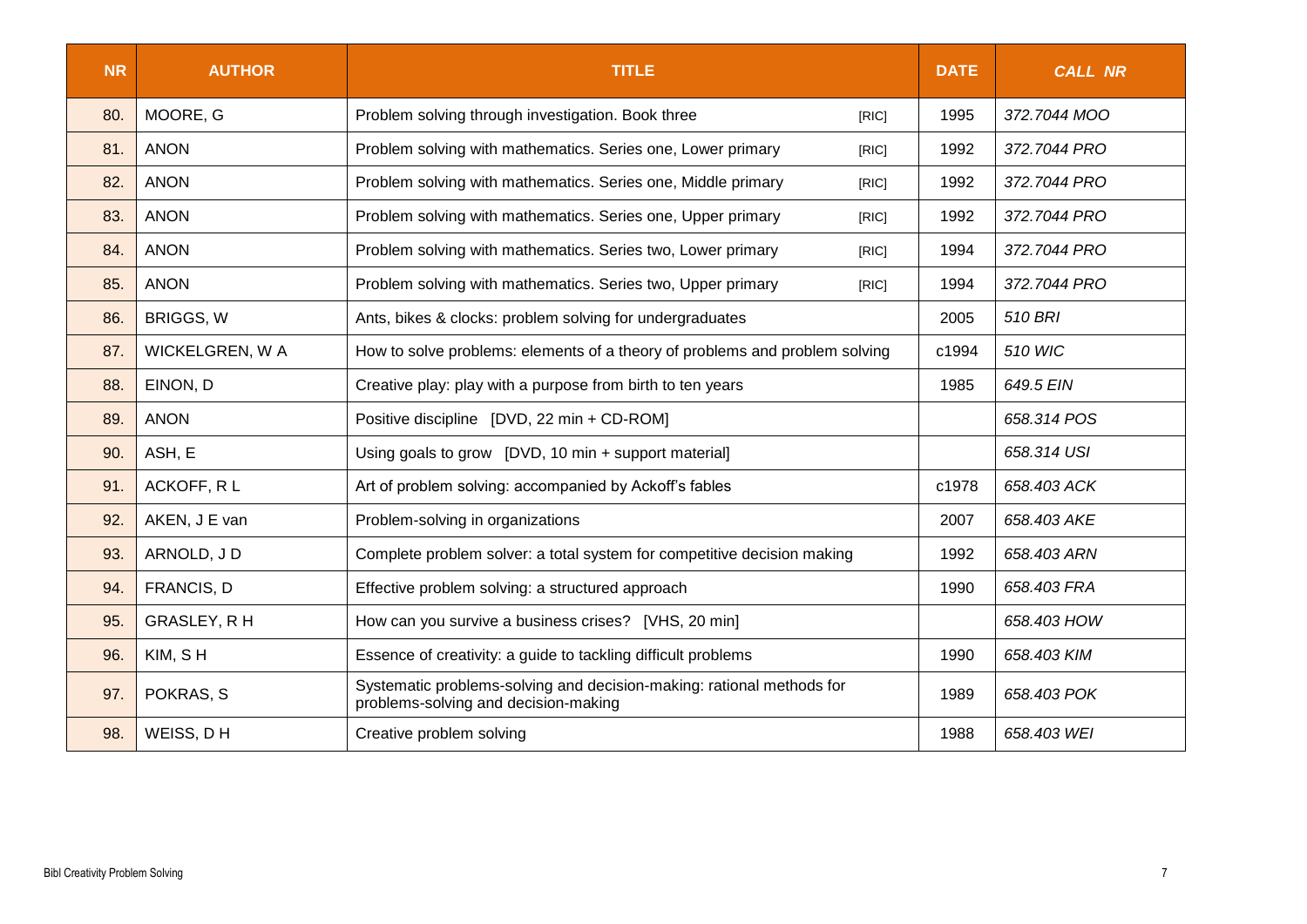

## ARTICLES IN MAGAZINES AND VERTICAL FILES

| <b>NR</b> | <b>AUTHOR</b>   | <b>TITLE</b>                                                               | <b>MAGAZINE</b>                                             |
|-----------|-----------------|----------------------------------------------------------------------------|-------------------------------------------------------------|
| 99.       | TORANCE, P      | 23 signals of creativity: a checklist for parents<br>[6/58; VF-Creativity] | Gifted Children Monthly, 19(5), May 88, p 7                 |
| 100.      | HAMMETT, P      | 4 paradoxes: opposing forces offer new wisdom                              | Human Capitol Review, Aug 08, 2 pp                          |
| 101.      | ANON            | 6 insights on problem solving                                              | Educational Leadership, 75(2), Oct 17, p 96                 |
| 102.      | HIAM, A         | 9 obstacles to creativity – and how you can remove                         | Futurist, 32(7), Oct 98, pp 30-34                           |
| 103.      | KOLB, SM        | Active problem solving: a model for empowerment                            | Teaching Exceptional Children38(2), Nov/Dec 05,<br>pp 14-20 |
|           | 104. KHATENA, N | Art and creative imagination                                               | Gifted Education International, 10(3), 95, pp 131-136       |
| 105.      | BEGHETTO, J C   | Beyond big and little: Four C model creativity                             | Review of General Psychology, 13(1), 09, pp 1-12            |
|           | 106. BIECH, E   | Broken triangles: experiment with group problem solving                    | Human Capitol Review, Jul 08, 3 pp                          |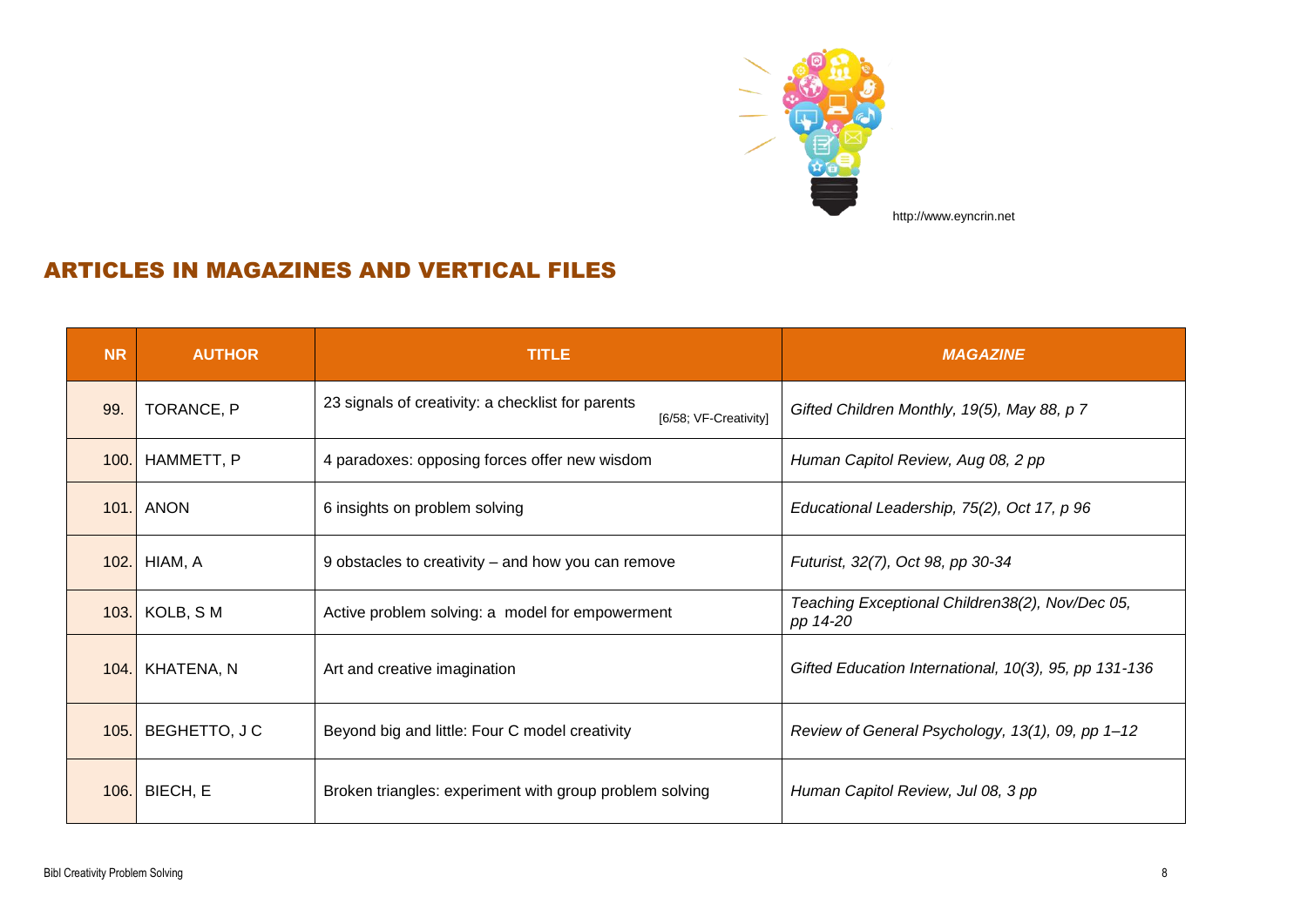| <b>NR</b>   | <b>AUTHOR</b>      | <b>TITLE</b>                                                                                                                                                                                                         | <b>MAGAZINE</b>                                                        |
|-------------|--------------------|----------------------------------------------------------------------------------------------------------------------------------------------------------------------------------------------------------------------|------------------------------------------------------------------------|
| 107.        | PFLAUM, J          | Counting for creativity: how to expand children's creativity and<br>emotional intelligence  simply by counting down from 50                                                                                          | Creative Teaching & Learning, 4(4), 14, pp 38-44                       |
| 108.        | EBERSOHN, W        | Create your perfect future: Kobus Neethling on how creativity<br>translates into business success<br>[7/149]                                                                                                         | Succeed, Aug 11, pp 16-21                                              |
| 109.1       | <b>CLAXTON, G</b>  | Creating risk takers: develop resilience, independence and<br>creativity                                                                                                                                             | Creative Teaching & Learning, 6(2), 16, pp 16-21                       |
| 110.        | COX, B             | Creative approaches to teaching texts from the past: selection of<br>strategies to open up a wide range of poetry and prose texts and<br>inspire pupils to craft interesting and creative narratives of their<br>own | Creative Teaching & Learning, 5(4), 15, pp 34-40                       |
| 111.        | <b>HERRMANN, N</b> | Creative brain<br>[VF-Creativity]                                                                                                                                                                                    | Journal of Creative Behaviour, 25(4), Fourth Quarter 91,<br>pp 275-295 |
| 112.        | KHATENA, J         | Creative imagination and imagery                                                                                                                                                                                     | Gifted Education International, 10(3), 95, pp 123-130                  |
| 113.        | FORBES, R          | Creative problem solving: a way to forecast and create a better<br>future<br>[14/91]                                                                                                                                 | Futurist, 30(1), Jan-Feb 96, pp 19-22                                  |
| 114.        | MEINTJES, H        | Creative thinking in prospective teachers: the status quo and the<br>impact of contextual factors                                                                                                                    | SA Journal of Education, 30(3), Aug 10, pp 361-386                     |
| 115.        | MUMFORD, MD        | Creative thought: structure, components and educational<br>implications                                                                                                                                              | Roeper Review, 21(1), Sep 98, pp 14-19                                 |
| <b>116.</b> | GOERTZ, J          | Creativity: an essential component for effective leadership in<br>today's schools                                                                                                                                    | Roeper Review, 22(3), Apr 00, pp 158-162                               |
| 117.        | BEST, D            | Creativity: education in the spirit of enquiry<br>[29/72; VF-Creativity]                                                                                                                                             | British Journal of Educational Studies, 39(3), Aug 91,<br>pp 260-277   |
| 118.1       | <b>WALLACE, B</b>  | Creativity: some definitions: the creative personality; the creative<br>process; the creativity classroom<br>[VF-Creativity]                                                                                         | Gifted Education International, 4, 1986, pp 68-73                      |
| 119.        | <b>IVCEVIC Z</b>   | Creative types and personality                                                                                                                                                                                       | Imagination, Cognition And Personality, 26(1-2), 06-07,<br>pp 65-86    |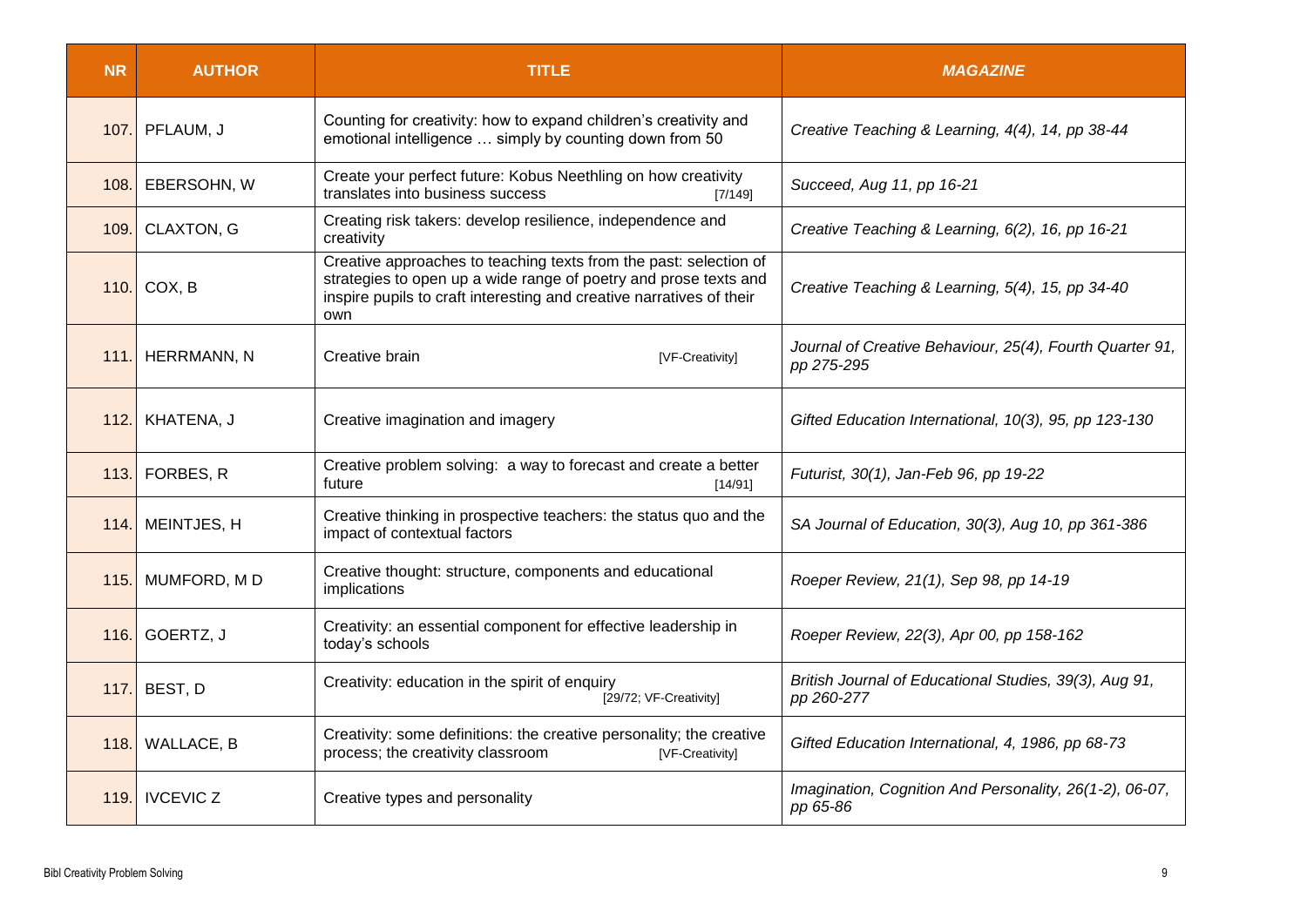| <b>NR</b> | <b>AUTHOR</b>     | <b>TITLE</b>                                                                                                                               | <b>MAGAZINE</b>                                      |
|-----------|-------------------|--------------------------------------------------------------------------------------------------------------------------------------------|------------------------------------------------------|
| 120.      | KIRSCHENBAUM, R J | Creativity classification system: an assessment theory                                                                                     | Roeper Review, 21(1), Sep 98, pp 20-26               |
| 121.      | <b>BALCHIN, T</b> | Creativity feedback package for teachers and students of design<br>and technology (in the UK)                                              | Design and Technology Education, 10(2), 05, pp 31-43 |
| 122.      | ROAKE, J          | Creativity imperative<br>[VF-Creativity]                                                                                                   | Education Update, 55(10), Oct 13, pp 3-5             |
| 123.      | SPENDLOVE, D      | Creativity in education: a review (relationship to technology and<br>design)<br>[14/125]                                                   | Design and Technology Education, 10(2), 05, pp 9-18  |
| 124.      | <b>MORGAN, S</b>  | Creativity in the classroom<br>[3/103]                                                                                                     | Gifted Education international, 14(1), 99, pp 29-34  |
| 125.      | PARK, S           | Creativity in the science classroom: four strategies to help<br>students think outside the box                                             | Science Teacher, 75(6), Sep 08, pp 45-48             |
| 126.      | VAN EEDEN, M      | Creativity, innovation and the paradox of operational excellence                                                                           | Human Capitol Review, Aug 08, 3 pp                   |
| 127.      | NEHART, M         | Creativity, the arts and madness: a brief historical review of the<br>alleged association between creativity and madness                   | Roeper Review, 21(1), Sep 98, pp 47-50               |
| 128.      | MILDRUM, N K      | Creativity workshops in the regular classroom                                                                                              | Roeper Review, 22(3), Apr 00, pp 162-164             |
| 129.      | SOOKDIN, A        | Discovering your creativity                                                                                                                | Succeed, Sep 11, pp 25-27                            |
| 130.      | TEMEL, S          | Effects of problem-based learning on pre-service teachers'<br>critical thinking dispositions and perceptions of problem-solving<br>ability | SA Journal of Education, 34(1), Feb 14, 20 pp        |
| 131.      | FLYNN, M          | From answer-getters to problem solvers: three-act tasks foster<br>deeper thinking and greater engagement in math class                     | Educational Leadership, 75(2), Oct 17, pp 26-31      |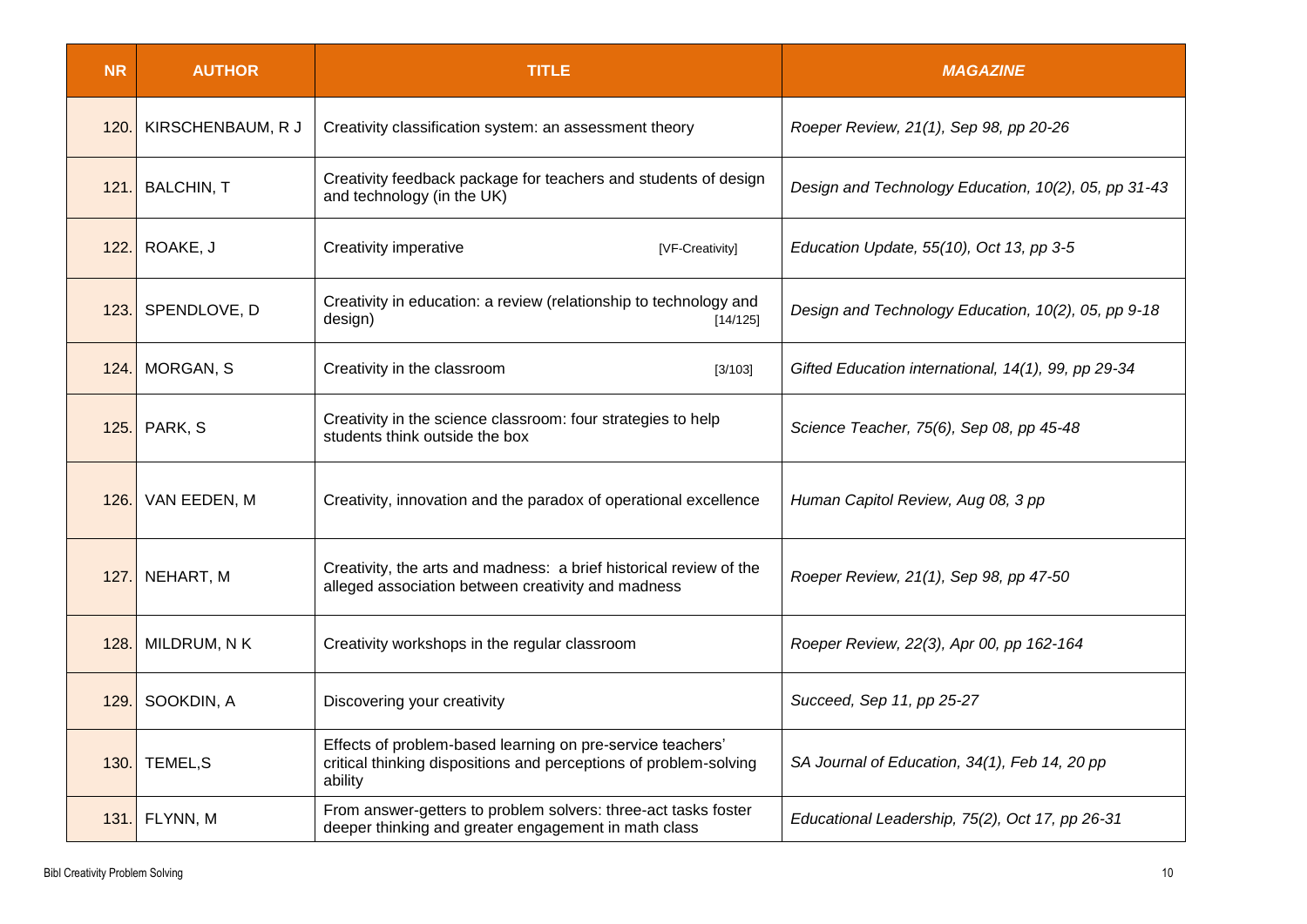| <b>NR</b> | <b>AUTHOR</b>        | <b>TITLE</b>                                                                                                                                                                                                      | <b>MAGAZINE</b>                                                           |
|-----------|----------------------|-------------------------------------------------------------------------------------------------------------------------------------------------------------------------------------------------------------------|---------------------------------------------------------------------------|
| 132.      | <b>GELDENHUYS, D</b> | From problem solving to appreciation: the choice is yours!                                                                                                                                                        | Human Capitol Review, Sep 09, 3 pp                                        |
| 133.      | MILLER, A I          | Gift of creativity                                                                                                                                                                                                | Roeper Review, 21(1), Sep 98, pp 51-54                                    |
| 134.      | SHIVELY, CH          | Grow creativity: focusing on fluency, flexibility, originality, and<br>elaboration skills gives teachers and students an effective<br>shortcut to developing creativity together<br>[6/148]                       | Learning & Leading with Technology, 38(7), May 11,<br>pp 10-15            |
| 135.      | HUNTER, T            | How children can get creative with game design                                                                                                                                                                    | Creative Teaching & Learning, 7(3), 17, pp 74-76                          |
| 136.      | ADAMS, SK            | I had it first! : teaching your children to solve problem peacefully<br>[29/110]                                                                                                                                  | Childhood Education, 78(1), Fall 01, pp 10-16                             |
| 137.      | OCKENDEN, P          | If you go down to the woods today  : two schools have taken<br>the classroom to the woods and inspired in their students a love<br>of creativity and experimentation, and an appreciation of the<br>natural world | Creative Teaching & Learning, 4(1), 14, pp 38-344                         |
| 138.      | BEGHETTO, R A        | Inviting uncertainty into the classroom: five strategies to help<br>students respond well to uncertainty - and foster complex<br>problem-solving skills                                                           | Educational Leadership, 75(2), Oct 17, pp 20-25                           |
| 139.      | WILSON, R            | Keep creative and carry on: ways teachers can encourage<br>creativity, even under its [the new primary curriculum] restrictive<br>impositions                                                                     | Creative Teaching & Learning, 4(4), 14, pp 31-37                          |
| 140.      | TERBLANCHE, F        | Kreatiwiteit in die organisasie<br>[VF-Creativity]                                                                                                                                                                | SA Tydskrif vir Biblioteek- en Inligtingkunde, 58(3),<br>1990, pp 282-286 |
| 141.      | FLEETHAM, M          | Launch creative thinking! : use the famous Apollo 13 mission to<br>boost children's thinking and learning kills                                                                                                   | Junior Education Plus, 32(10), Oct 08, pp 16-17                           |
| 142.      | WISE, M              | Middle schoolers go global: a five-day global challenge turns<br>students into problem solvers and transforms teaching and<br>learning                                                                            | Educational Leadership, 75(2), Oct 17, pp 12-18                           |
| 143.      | <b>BRITTON, B</b>    | Miniature zoo: problem solvers                                                                                                                                                                                    | Teaching Children Mathematics, 12(2), Sep 05,<br>pp105-106                |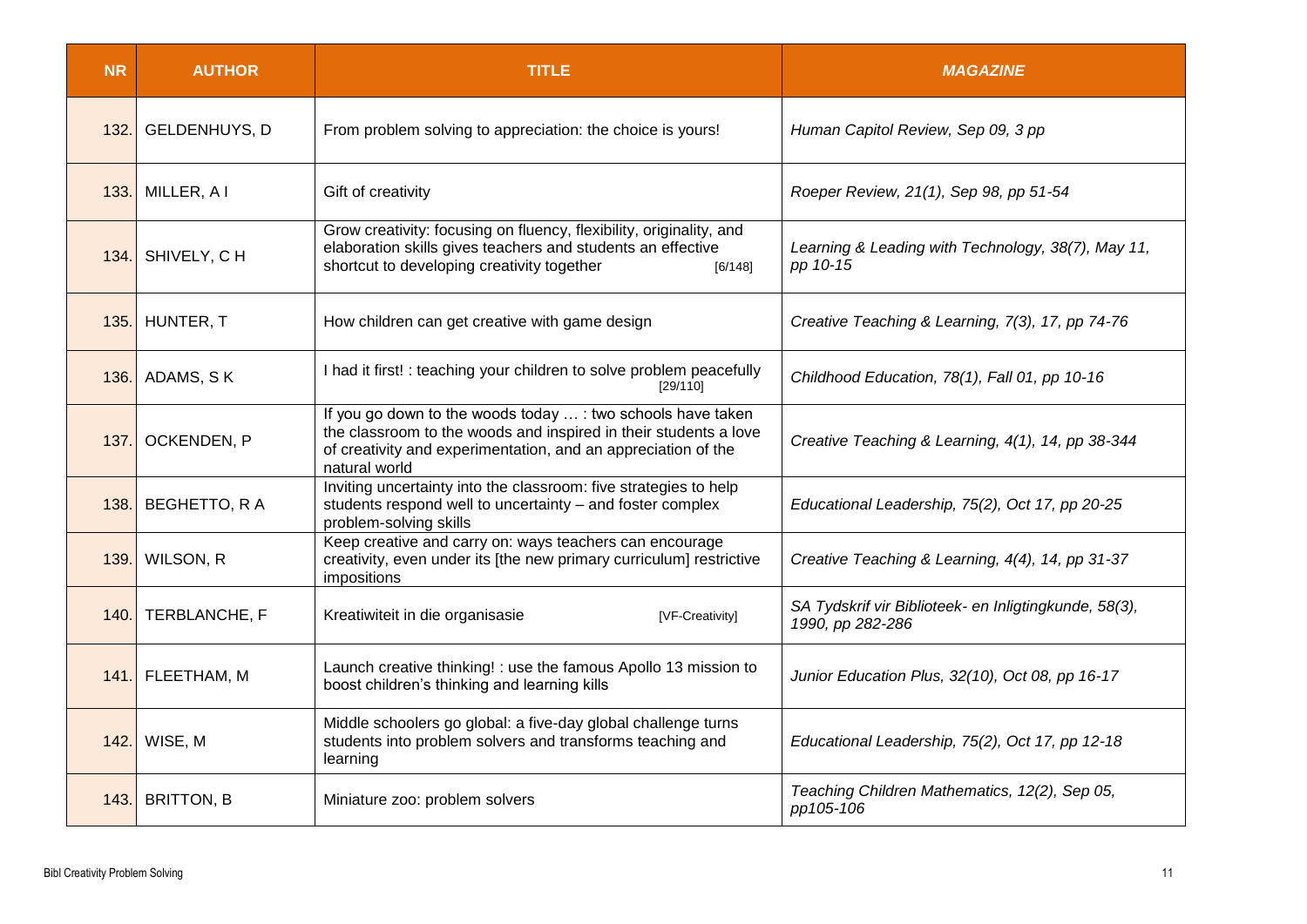| <b>NR</b> | <b>AUTHOR</b>          | <b>TITLE</b>                                                                                                                                        | <b>MAGAZINE</b>                                                                         |
|-----------|------------------------|-----------------------------------------------------------------------------------------------------------------------------------------------------|-----------------------------------------------------------------------------------------|
| 144.      | STERNBERG, R J         | Nature of creativity                                                                                                                                | Creativity Research Journal, 18(1), 06, pp 87-98                                        |
|           | 145. LEWIS, G          | Need to create: constructive and destructive behaviour in<br>creatively gifted children<br>[31/72; VF-Creativity]                                   | Gifted Education International, 7(2), 91, pp 62-68                                      |
|           | 146. STARICOFF, M      | Nurturing creative thinking from an early age: how to capture that<br>early creativity and embed a lifelong love of thinking and learning           | Creative Teaching & Learning, 4(3), 14, pp 16-23                                        |
|           | 147. SHARRON, H        | Off road but on track: explores this motor sports route to<br>acquiring high level problem-solving skills                                           | Creative Teaching & Learning, 7(2), 17, pp 8-12                                         |
| 148.      | <b>BELLINGHAM, H</b>   | Political implications of not developing creativity                                                                                                 | Gifted Education International, 10(3), 95, pp 104-108                                   |
| 149.      | TREFFINGER, DJ         | Preparing creative and critical thinkers                                                                                                            | Educational Leadership, 65(2), Summer 08, 14 pp                                         |
| 150.      | CHI, S                 | Problem behaviours of kindergartners: the affects of children's<br>cognitive ability, creativity, and self-esteem                                   | SA Journal of Education, 36(1), Feb 16, 10 pp                                           |
|           | 151. DABELL, J         | Problem solving: mastering basic problem-solving skills - and<br>knowing when to use each one - are vital components of<br>children's math learning | Junior Education, 26(1), Nov 02, pp 27-34                                               |
|           | 152. CABALLERO, A      | Problem solving and emotional education in initial primary<br>teacher education                                                                     | Eurasia Journal of Mathematics, Science & Technology<br>Education, 7(4), 11, pp 281-292 |
|           | 153. GRAY, E T         | Problem solving in practice: Art of robot design: show how<br>students can go beyond textbooks and explore authentic<br>challenges                  | Educational Leadership, 75(2), Oct 17, pp 47-48                                         |
|           | 154. HEYCK-WILLIAMS, J | Problem solving in practice: Building historical perspective: show<br>how students can go beyond textbooks and explore authentic<br>challenges      | Educational Leadership, 75(2), Oct 17, pp 46-47                                         |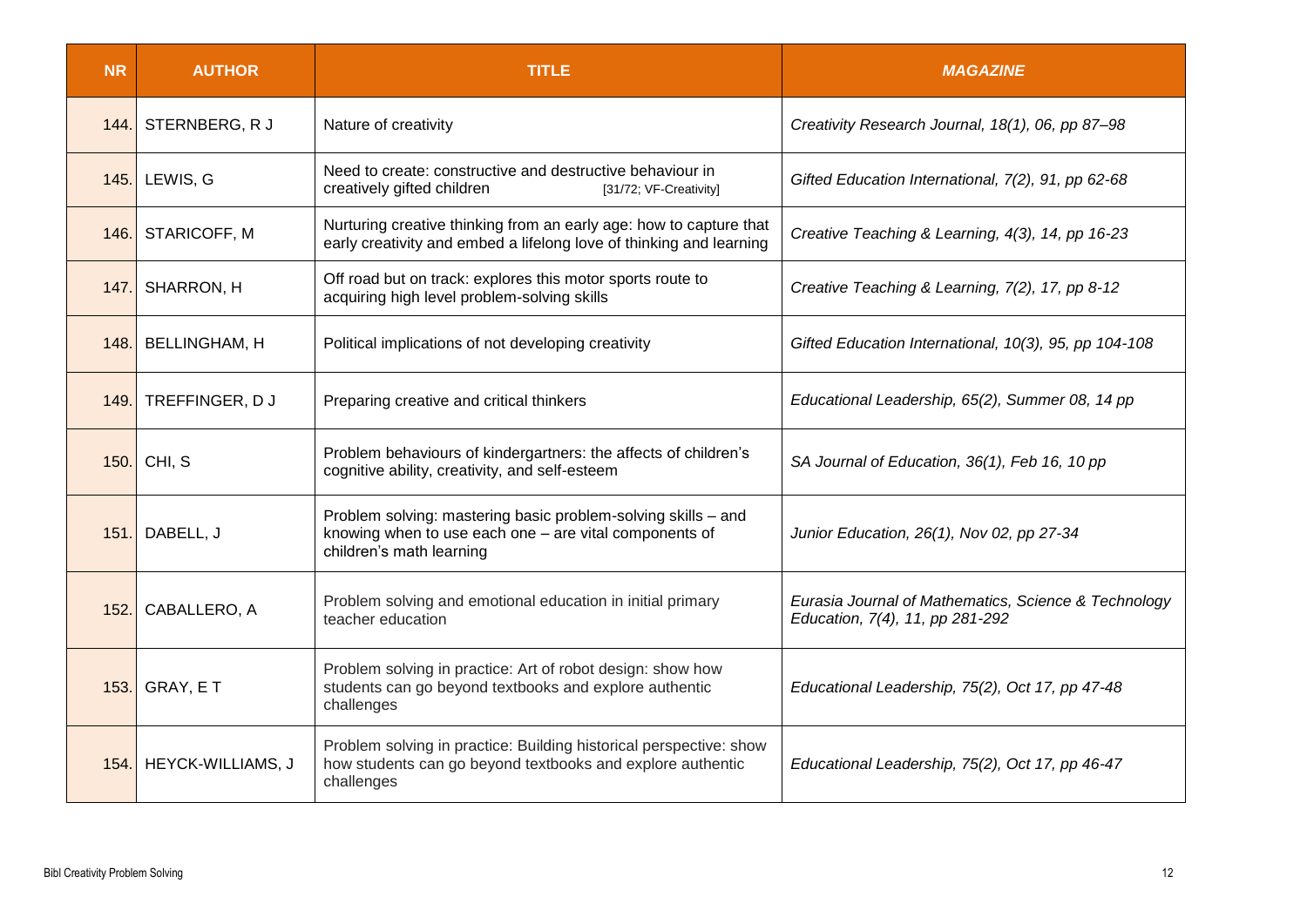| <b>NR</b>                              | <b>AUTHOR</b>    | <b>TITLE</b>                                                                                                                             | <b>MAGAZINE</b>                                  |
|----------------------------------------|------------------|------------------------------------------------------------------------------------------------------------------------------------------|--------------------------------------------------|
| 155.                                   | <b>GREENE, K</b> | Problem solving in practice: Engineering a better tent: show how<br>students can go beyond textbooks and explore authentic<br>challenges | Educational Leadership, 75(2), Oct 17, pp 44-45  |
| 156.                                   | WALSH. E         | Stars, sounds and simple circuits: how creative can you be in a<br>subject where boundaries are so fixed?                                | Creative Teaching & Learning, 6(2), 16, pp 44-50 |
| 157.                                   | DABELL, J        | Step to it: use practical challenges and a simple four-step<br>procedure to develop effective problem-solving skills                     | Junior Education, 32(5), May 08, pp 28-29        |
| 158.                                   | KRIEK, D         | Stimuli: a creative problem-solving process                                                                                              | Human Capitol Review, Aug 08, 13 p               |
| 159.1                                  | REJSKIND, G      | TAG teachers: only the creative need apply                                                                                               | Roeper Review, 22(3), Apr 00, pp 153-157         |
| 160.                                   | FLEITH, D de S   | Teacher and student perceptions of creativity in the classroom<br>environment                                                            | Roeper Review, 22(3), Apr 00, pp 148-153         |
| 161.                                   | MEINTJES, A      | Teaching problem-solving competency in Business Studies at<br>secondary school level                                                     | SA Journal of Education, 35(3), Aug 15, 11 pp    |
| 162.                                   | SPENCER, J       | Think inside the box: embracing the limits of creative constraint is<br>one key to problem solving                                       | Educational Leadership, 75(2), Oct 17, pp 38-42  |
| 163.                                   | MANN, M          | Think like a human: the case for collaborative problem solving                                                                           | Creative Teaching & Learning, 7(3), 17, pp 50-55 |
| 164.                                   | MICHALKO, M      | Thinking like a genius: eight strategies used by the super<br>creative, from Aristotle and Leonardo to Einstein and Edison               | Futurist, 32(4), May 98, pp 21-25                |
| 165.                                   | PARKER, J P      | Torrance Creative Scholars Program: identification and<br>nurturance of creative potential                                               | Roeper Review, 21(1), Sep 98, pp 32-35           |
| 166.                                   | RAMIREZ, A       | Unleash your inner Einstein! : selection of strategies to promote<br>creative thinking skills through STEM                               | Creative Teaching & Learning, 6(1), 16, pp 22-27 |
| <b>Bibl Creativity Problem Solving</b> |                  |                                                                                                                                          | 13                                               |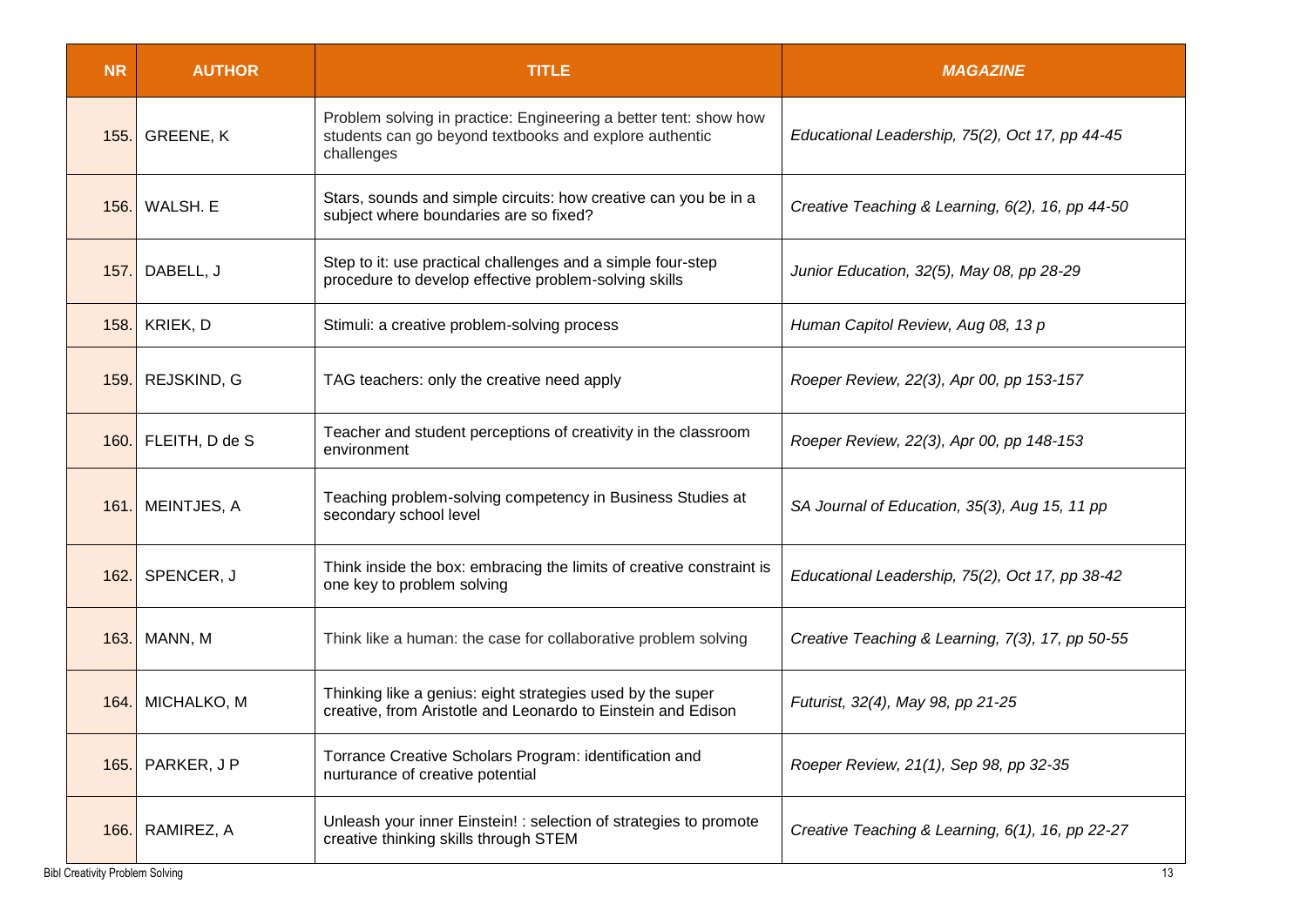| <b>NR</b> | <b>AUTHOR</b> | <b>TITLE</b>                                                                                                                                                                           | <b>MAGAZINE</b>                                                            |
|-----------|---------------|----------------------------------------------------------------------------------------------------------------------------------------------------------------------------------------|----------------------------------------------------------------------------|
| 167.      | WARE, A       | Using graphic novels to teach creative writing: vibrant, visual<br>method of storytelling to develop students' scriptwriting skills                                                    | Creative Teaching & Learning, 4(3), 14, pp 30-35                           |
| 168.      | MOELLER, M    | Visual thinking strategies $=$ creative and critical thinking: The<br>synergy that occurs between creativity and critical thinking allows<br>powerful learning to occur<br>$[34/15-1]$ | Phi Delta Kappan, 95(3), Nov 13, pp 56-60                                  |
| 169.      | JOYCE, M      | What stimulates the creative process?<br>[6/97]                                                                                                                                        | Journal of Design and Technology Education, 3(2),<br>Summer 98, pp 113-136 |
| 170.      | FISHKIN, A S  | Who is creative? : identifying children's creative abilities<br>[7/98]                                                                                                                 | Roeper Review, 21(1), Sep 98, pp 40-46                                     |
| 171       | LYLE. S       | Year-long story-telling curriculum: pupils develop their own<br>creative story over the course of a school year                                                                        | Creative Teaching & Learning, 7(2), 17, pp                                 |

Q. **4 Problem Solving Strategies** 

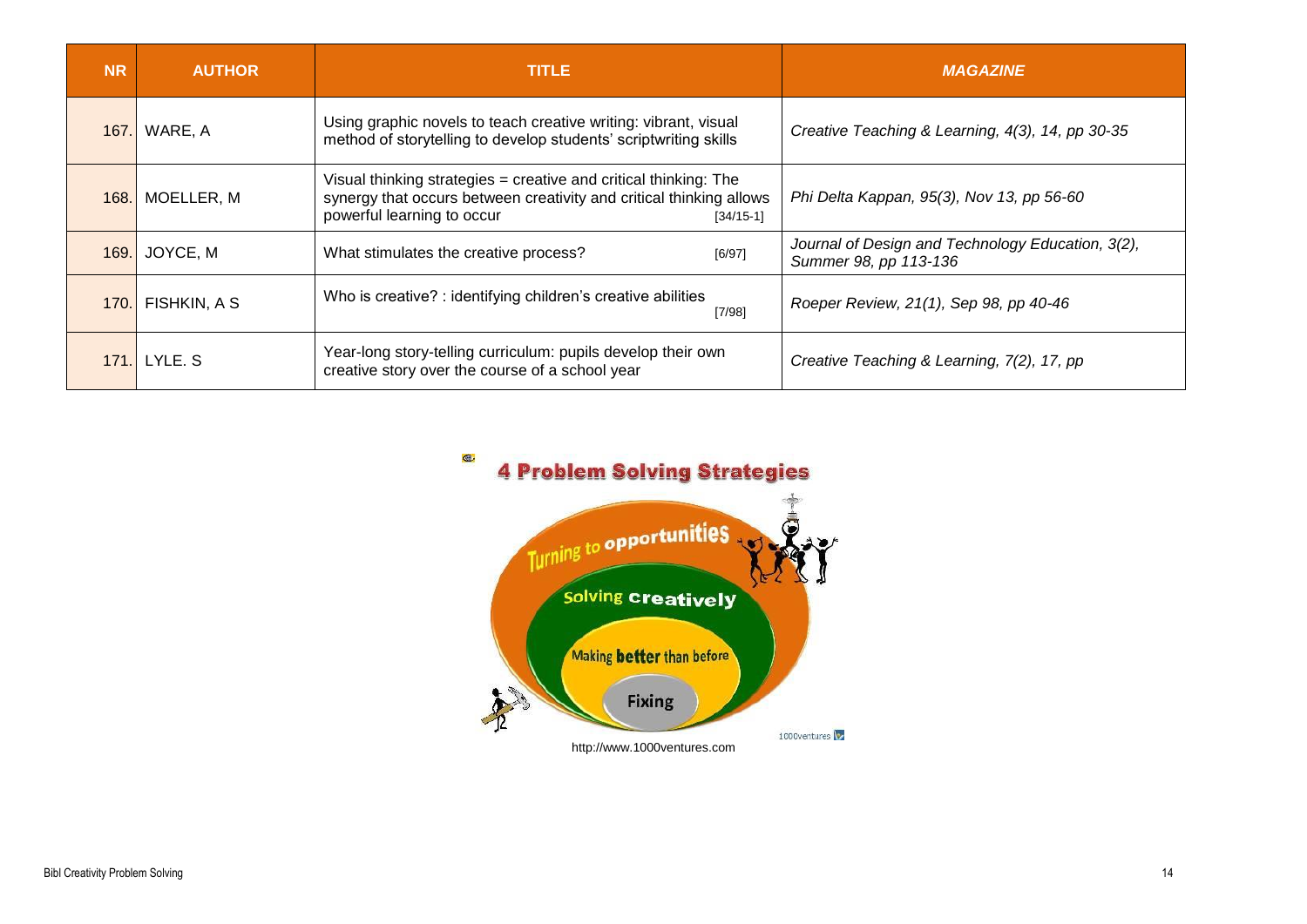## SOME ARTICLES ON INTERNET

| <b>NR</b> | <b>AUTHOR</b>    | <b>TITLE</b>                                                                                        | <b>DATE</b> | <b>ADDRESS</b>                                                                                                          |
|-----------|------------------|-----------------------------------------------------------------------------------------------------|-------------|-------------------------------------------------------------------------------------------------------------------------|
| 172.      | SCHLINDWEIN, L   | Abductive reasoning: a driving force of creativity in<br>learning                                   | 06/09/2018  | http://www.creativitypost.com/education/abductive reaso<br>ning_a_driving_force_of_creativity_in_learning               |
| 173.      | FOSTER, J        | Creating a culture where it's cool to be smart                                                      | 06/09/2018  | http://www.creativitypost.com/education/creating a cultu<br>re_where_its_cool_to_be_smart                               |
| 174.      | <b>ANON</b>      | Creativity                                                                                          | 05/09/2018  | https://en.wikipedia.org/wiki/Creativity                                                                                |
| 175.      | <b>MORRIS, W</b> | Creativity: its place in education                                                                  | 06/09/2018  | http://www.creativejeffrey.com/creative/Creativity_in_Ed<br>ucation.pdf                                                 |
| 176.      | POPE, R          | Creativity: theory history practice                                                                 | 06/09/2018  | http://elibrary.bsu.az/books 400/N 134.pdf                                                                              |
| 177       | FOSTER, J        | Creativity and special needs learners                                                               | 06/09/2018  | http://www.creativitypost.com/education/creativity_and_s<br>pecial_needs_learners                                       |
| 178.      | WOLF, R          | Defining concept creativity                                                                         | 06/09/2018  | https://essay.utwente.nl/66263/1/Wolf,%20R.A.%20-<br>%20s0066508%20(verslag).pdf                                        |
| 179.      | KASHDAN, TB      | Does kindness kill creativity?                                                                      | 06/09/2018  | http://www.creativitypost.com/psychology/does_kindness<br>kill creativity                                               |
| 180.      | JUNG, R E        | Evolution creativity intelligence madness: "Here be<br>dragons"                                     | 06/09/2018  | https://www.ncbi.nlm.nih.gov/pmc/articles/PMC4107956/                                                                   |
| 181.      | SUCIU, T         | Importance creativity in education                                                                  | 06/09/2018  | http://webbut.unitbv.ro/BU2014/Series%20V/BULETIN%<br>20V/III-09 SUCIU.pdf                                              |
| 182.      | ROBERTSON, L     | Most powerful tool in creativity, entrepreneurship,<br>and leadership - and how to make it your own | 05/09/2018  | http://www.creativitypost.com/create/the_most_powerful<br>tool_in_creativity_entrepreneurship_and_leadership_an<br>d ho |
| 183.      | DENUT, D         | Problem solving                                                                                     | 06/09/2018  | https://www.lean.org/FuseTalk/Forum/Attachments/Pow<br>erPoint%20-%20Problem%20Solving.pdf                              |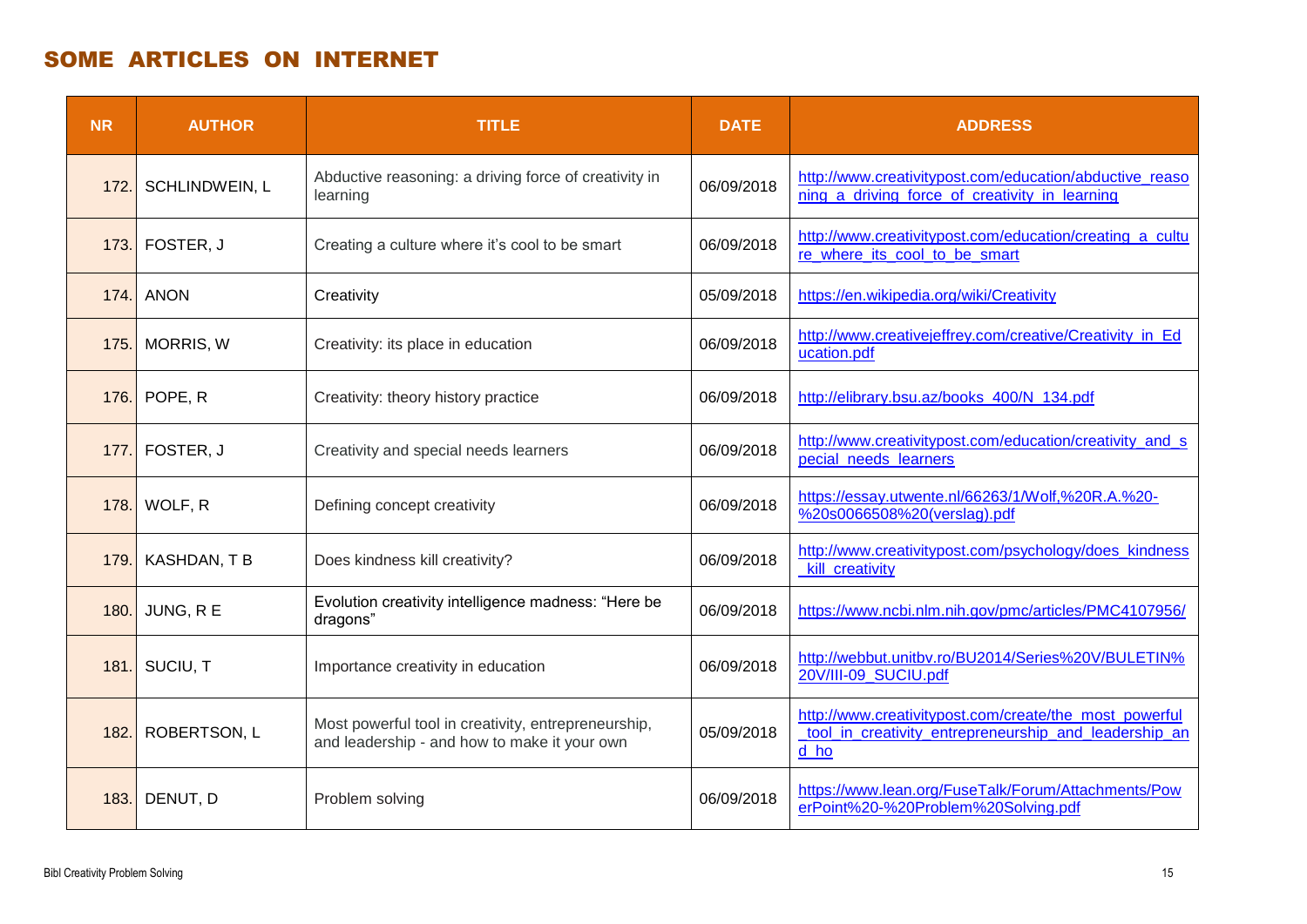| <b>NR</b> | <b>AUTHOR</b>                       | <b>TITLE</b>                                                     | <b>DATE</b> | <b>ADDRESS</b>                                                                                       |
|-----------|-------------------------------------|------------------------------------------------------------------|-------------|------------------------------------------------------------------------------------------------------|
| 184.      | <b>ANON</b>                         | Problem solving: six-step problem-solving process                | 06/09/2018  | https://www.csealearningcenter.org/learncenter/courses/l<br>abormgtHelp/pdf/PROBLEMSOLVING685110.PDF |
| 185.      | HERMANOWICZ, H J                    | Problem solving as teaching method                               | 07/09/2018  | http://www.ascd.org/ascd/pdf/journals/ed_lead/el_19610<br>2 Hermanowicz.Pdf                          |
| 186.      | <b>ANON</b>                         | Problem solving process                                          | 06/09/2018  | https://www.gdrc.org/decision/problem-solve.html                                                     |
| 187.      | MAHESHWARI, V K                     | Problem-solving method in education                              | 07/09/2018  | http://www.vkmaheshwari.com/WP/?p=2375                                                               |
| 188.      | CHERRY, K                           | Psychology of Creativity                                         | 05/09/2018  | https://www.verywellmind.com/what-is-creativity-p2-<br>3986725                                       |
| 189       | SARATHY, V                          | Real World Problem-Solving                                       | 05/09/2018  | http://www.creativitypost.com/science/real_world_proble<br>m_solving                                 |
| 190.      | HICKS, T                            | Seven steps for effective problem solving in the<br>workplace    | 06/09/2018  | https://www.mediate.com/articles/thicks.cfm#                                                         |
| 191       | <b>ITS EDUCATION</b><br><b>ASIA</b> | Solving problems using a group - advantages and<br>disadvantages | 07/09/2018  | http://www.itseducation.asia/article/solving-problems-<br>using-a-group-advantages-and-disadvantages |
| 192.      | ADAMS, K                            | Sources innovation creativity                                    | 06/09/2018  | http://www.fpspi.org/pdf/InnovCreativity.pdf                                                         |
| 193.      | FISHER, MZ                          | Stop sugar-coating creativity!                                   | 06/09/2018  | http://www.creativitypost.com/philosophy/stop_sugar_co<br>ating_creativity                           |
| 194.      | <b>ANON</b>                         | Teaching problem solving                                         | 07/09/2018  | https://cft.vanderbilt.edu/guides-sub-pages/problem-<br>solving/                                     |